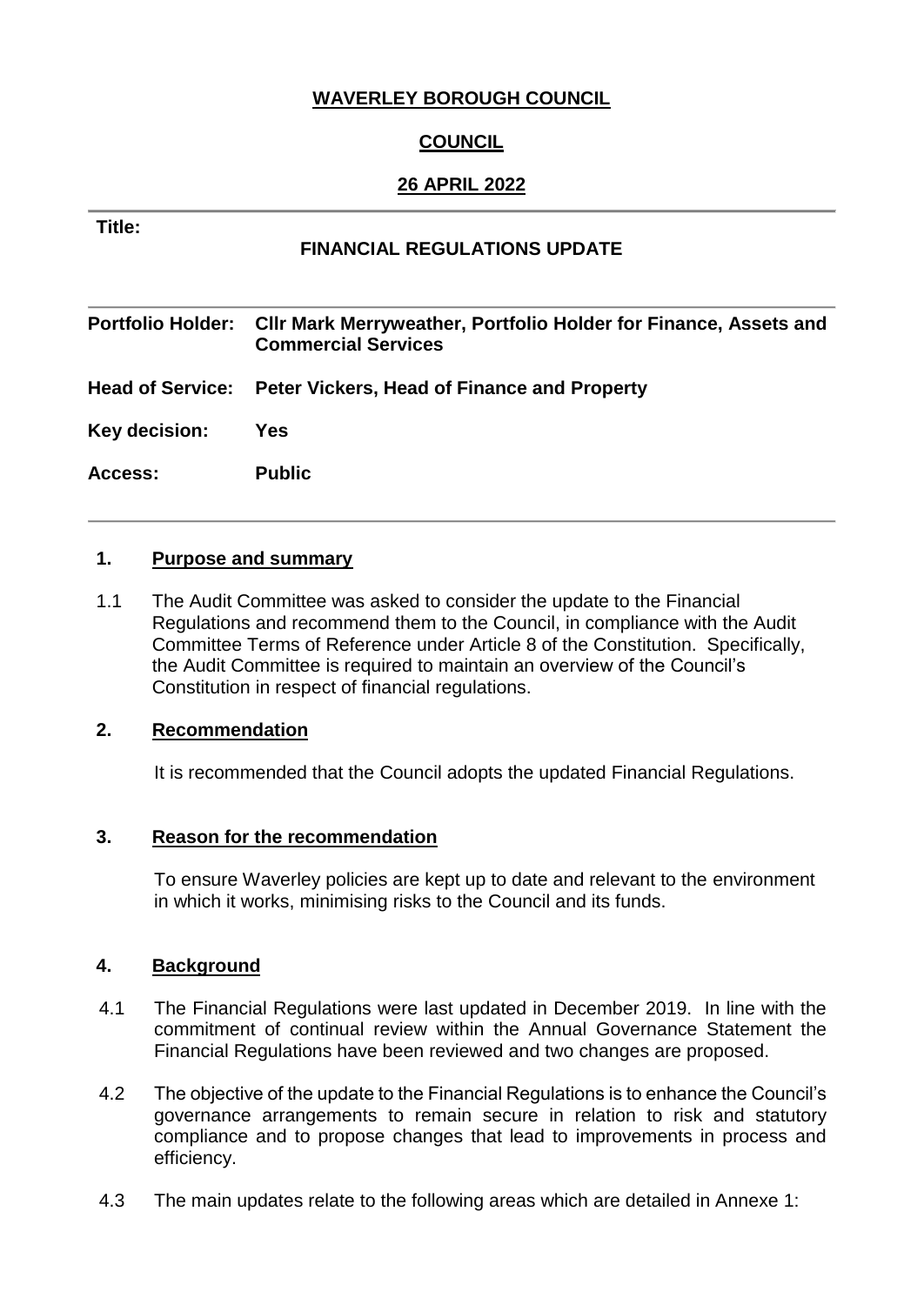- a) Explicit that the Deputy S151 has authority to act as the S151 (2.4)
- b) Requirement for funding agreements (2.17)
- c) Requirement for business case for capital bids (3.11)
- d) Stricter controls on contractual disputes being reported to S151 (4.1)
- e) Reference to IR35 rules in Contract Procurement Rules (4.12)
- f) Control on how staff bank detail changes will only be accepted through the payroll system (5.8)
- g) Clarification of External audit checking registers (16.1)

Other small clarifications have also been included in the draft.

# **5. Relationship to the Corporate Strategy and Service Plan**

5.1 The Financial Regulations directly underpin the financial governance arrangements for the Council and affect the way services deliver on corporate priorities.

## **6. Implications of decision**

**6.1 Resource (Finance, procurement, staffing, IT)** There are no direct resource implications.

### **6.2 Risk management**

Reviewing the Councils policies will support management and mitigation of financial risk.

## **6.3 Legal**

The Financial Regulations are part of the Council's Constitution and apply to every officer and Councillor acting behalf of the Council.

The Local Government Act 1972 (Section 151) makes the Chief Finance Officer responsible for the proper administration of the Council's financial affairs. The Financial Regulations are issued pursuant to these responsibilities.

## **6.4 Equality, diversity and inclusion**

There are no direct equality, diversity or inclusion implications in this report. Equality impact assessments are carried out when necessary across the council to ensure service delivery meets the requirements of the Public Sector Equality Duty under the Equality Act 2010.

**6.5 Climate emergency declaration** n/a

## **7. Consultation and engagement**

7.1 None.

## **8. Other options considered**

8.1 None.